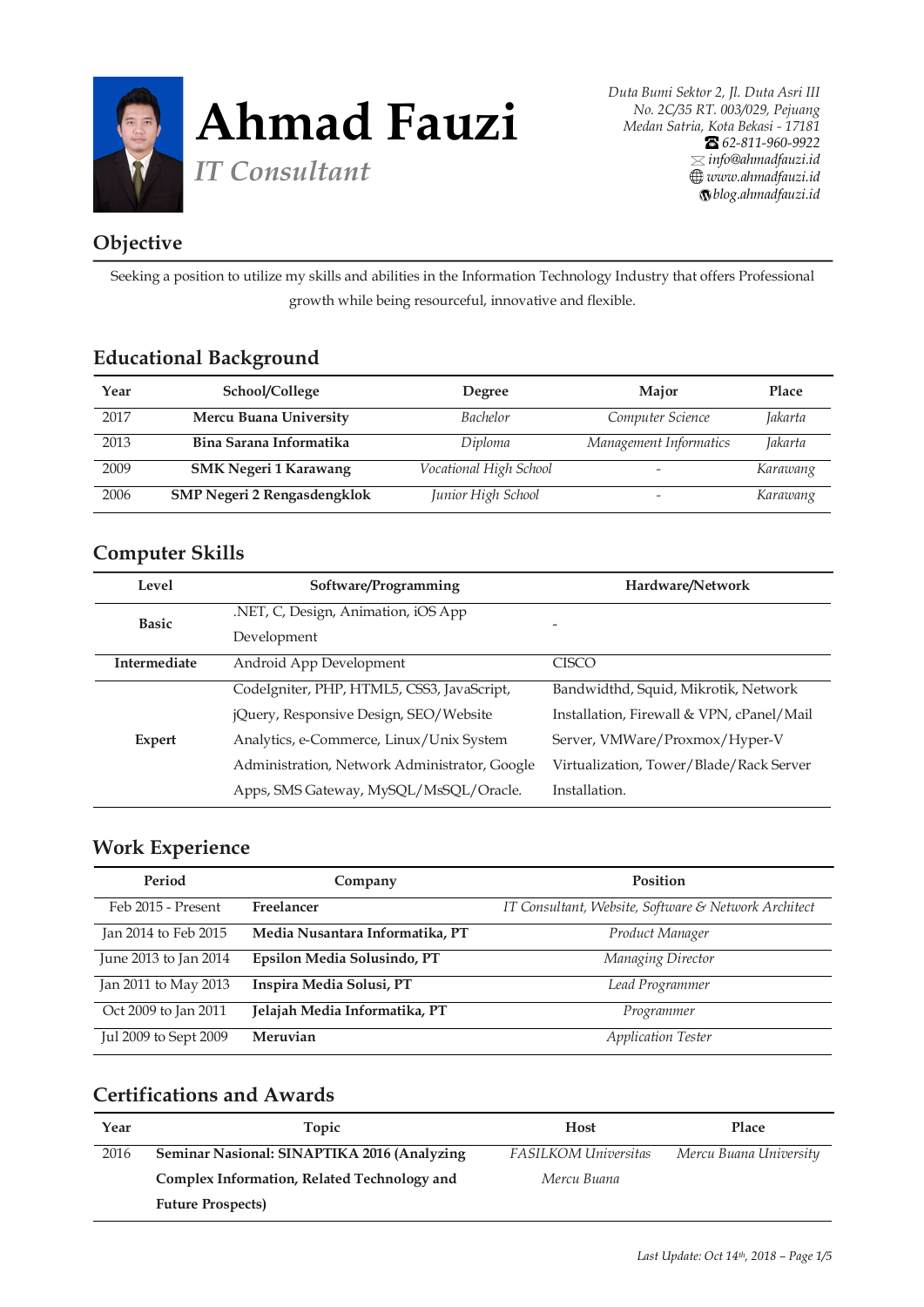| 2016 | <b>Creating Startup With Islamic App</b>     | Al-Khawarizmi               | Mercu Buana University |
|------|----------------------------------------------|-----------------------------|------------------------|
| 2015 | Introduction Web Server With Drupal 7 On     | Kelompok Studi Linux        | Budi Luhur University  |
|      | <b>FreeBSD</b>                               | Universitas Budi Luhur      |                        |
| 2015 | Seminar Nasional: SINAPTIKA 2015 (Menuju     | FASILKOM Universitas        | Mercu Buana University |
|      | Teknologi dan Sistem Informasi Kelautan yang | Mercu Buana                 |                        |
|      | berkualitas dan Terintegrasi)                |                             |                        |
| 2015 | Digital Communications & Health Awareness    | PT. Indonesu Inti           | Mercu Buana University |
|      |                                              | Nusantara                   |                        |
| 2015 | Seminar Nasional: Cyberwar 2015              | <b>FASILKOM Universitas</b> | Mercu Buana University |
|      |                                              | Mercu Buana                 |                        |
| 2015 | e-Commerce                                   | Nirwana Internusa Abadi     | Mercu Buana University |
| 2015 | <b>Fire Forensik Investigation</b>           | Nirwana Internusa Abadi     | Mercu Buana University |
| 2009 | <b>Computer Assembling Contest</b>           | Rosma University            | Karawang               |
| 2009 | Lomba Kompetensi Siswa                       | Kemendikbud RI              | Bandung                |
| 2008 | Lomba Kompetensi Siswa                       | Kemendikbud RI              | Bandung                |
| 2008 | Olimpiade Sains Terapan Nasional             | Kemendikbud RI              | Surabaya               |
| 2007 | Microsoft Office 2007 Training               | Microsoft Corporation       | Jakarta                |

## **Training / Seminar Delivered**

| Year            | Subject                        | Description                                           | <b>Client</b>                                   |
|-----------------|--------------------------------|-------------------------------------------------------|-------------------------------------------------|
| Dec 2013        | <b>Konsultan E-Learning</b>    | Consulting about E-Learning using<br>Moodle           | Lembaga Sandi Negara                            |
| Sept 2010       | Internet and PHP, MySQL        | Internet usability and make an apps<br>from PHP MySQL | Kementrian Pertanian                            |
| <b>Jun 2010</b> | <b>SMS Gateway Utilization</b> | SMS Gateway application function<br>and features      | Kementrian Keuangan                             |
| April 2010      | <b>LIP4 e-Learning Website</b> | LIP4 Application usability                            | Badan Koordinasi Keluarga<br>Berencana Nasional |

# **Project Experience**

| Year | Kind                            | Subject                                     | <b>Client</b>                        | Description                                                                        |
|------|---------------------------------|---------------------------------------------|--------------------------------------|------------------------------------------------------------------------------------|
| 2018 | <b>App Development</b>          | <b>Document Management</b><br><b>System</b> | PT. Adhi Karya (Persero)<br>Thk.     | Web Application development                                                        |
| 2017 | <b>App Development</b>          | <b>Document Management</b><br><b>System</b> | KORBRIMOB Republik<br>Indonesia      | Web Application development                                                        |
| 2017 | <b>App Development</b>          | <b>Document Management</b><br><b>System</b> | PT. Adi Sarana Armada                | Web Application development                                                        |
| 2017 | <b>Network</b><br>Configuration | Firewall & VPN                              | PT. Asian Paints<br><i>Indonesia</i> | Connect Indonesia BO to India<br>HO using STS method with<br>CISCO ASA-5505        |
| 2017 | <b>Network</b><br>Installation  | <b>Network Core Installation</b>            | PT. Asian Paints<br>Indonesia        | Network installation using<br>LAN cable between 3 different<br>room using repeater |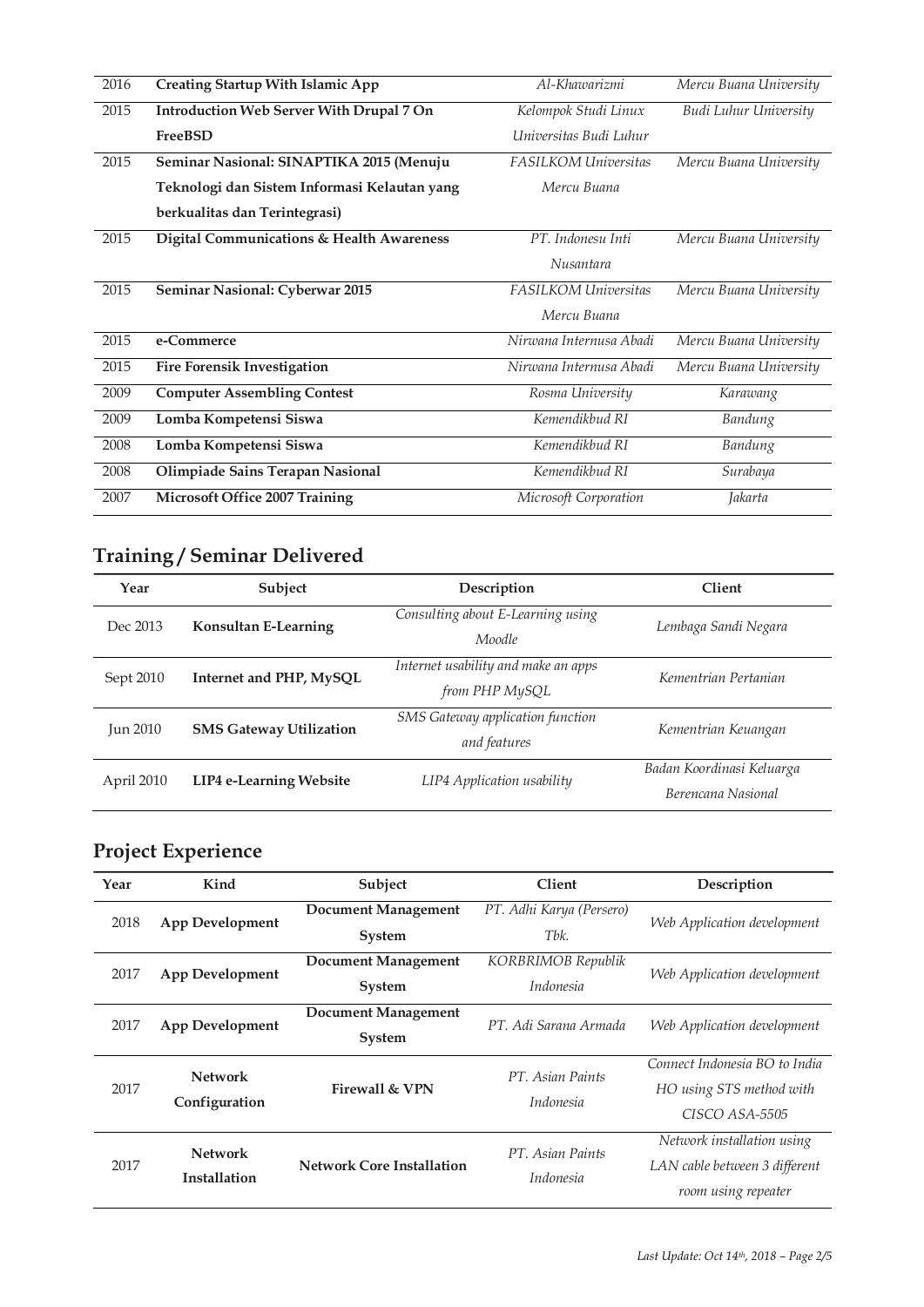|      |                        |                             | Yudha Larasati            | Portal Website development    |
|------|------------------------|-----------------------------|---------------------------|-------------------------------|
| 2017 | <b>Web Development</b> | Yudha Larasati Website      | Consulting                | www.yudhalarasati.com         |
|      |                        | <b>Document Management</b>  |                           |                               |
| 2017 | <b>App Development</b> |                             | PT. Bara Alam Utama       | Web Application development   |
|      |                        | System                      |                           |                               |
| 2017 | <b>App Development</b> | <b>Document Management</b>  | PT. Equity Life Indonesia | Web Application development   |
|      |                        | System                      |                           |                               |
|      |                        | <b>Document Management</b>  | Kementerian Pertahanan    |                               |
| 2016 | <b>App Development</b> | System                      | RI                        | Web Application development   |
|      |                        | <b>Griya Saraf Portal</b>   |                           | Portal Website development    |
| 2016 | <b>Web Development</b> |                             | Klinik Saraf              |                               |
|      |                        | Website                     |                           | www.griyasaraf.com            |
| 2016 | <b>App Development</b> | Document Management         | PT. NGK Busi Indonesia    | Web Application development   |
|      |                        | System                      |                           |                               |
|      |                        | <b>Document Managament</b>  |                           |                               |
| 2015 | <b>App Development</b> | System                      | PT. Indosat Mega Media    | Web Application development   |
|      |                        | <b>Document Managament</b>  |                           |                               |
| 2014 | <b>App Development</b> |                             | PT. Hafele Indotama       | Web Application development   |
|      |                        | System                      |                           |                               |
| 2014 | <b>Web Development</b> | My Beauty Art Portal        | My Beauty Art             | Portal Website development    |
|      |                        | Website                     |                           | www.sulam-alis.com            |
|      |                        | Markas Bayi Portal          |                           | Portal Website development    |
| 2014 | <b>Web Development</b> | Website                     | Markas Bayi               | www.markasbayi.com            |
|      |                        | Document Managament         | PT. GarudaFood Putra      |                               |
| 2014 | <b>App Development</b> | System                      | Putri Jaya                | Web Application development   |
|      |                        |                             |                           |                               |
| 2014 | <b>App Development</b> | <b>Document Management</b>  | PT. Autocomp Systems      | Web Application development   |
|      |                        | System                      | Indonesia                 |                               |
| 2013 | <b>Web Development</b> | Top Chef Indonesia          | PT. Surya Citra Televisi  | Portal Website development    |
|      |                        | <b>Portal Website</b>       | (SCTV)                    | topchefindonesia.liputan6.com |
|      |                        | <b>Bravo Satria Perkasa</b> |                           | Portal Website development    |
| 2013 | <b>Web Development</b> | <b>Portal Website</b>       | PT. Bravo Satria Perkasa  | www.bspguard.com              |
|      |                        | <b>Document Management</b>  | PT. ASDP Indonesia        |                               |
| 2013 | <b>App Development</b> |                             |                           | Web Application development   |
|      |                        | System                      | Ferry                     |                               |
| 2013 | <b>App Development</b> | <b>Document Management</b>  | PT. Plaza Indonesia       | Web Application development   |
|      |                        | System                      | Realty Tbk.               |                               |
|      |                        | <b>Document Management</b>  | PT. EDI Indonesia         |                               |
| 2013 | <b>App Development</b> | System                      |                           | Web Application development   |
|      |                        | <b>Document Management</b>  |                           |                               |
| 2013 | <b>App Development</b> | System                      | Universitas Tadulako      | Web Application development   |
|      |                        |                             |                           |                               |
| 2013 | <b>App Development</b> | <b>Digital Signage</b>      | Lembaga Sandi Negara      | Web Application development   |
|      |                        | Application                 |                           |                               |
| 2013 | <b>App Development</b> | <b>Toko Buku Online</b>     | Universitas Terbuka       | e-Commerce application        |
|      |                        |                             |                           | development                   |
|      | App & Network          |                             |                           |                               |
| 2012 | Installation           | Laboratorium Bahasa         | <b>BLKI</b> Tuban         | Lab. Bahasa installation      |
|      |                        |                             |                           | Web Application development   |
| 2012 | <b>App Development</b> | <b>Document Management</b>  | KJRI Hongkong             |                               |
|      |                        | System                      |                           | in cooperation with Telkom    |
|      |                        |                             |                           | International (TELIN) for     |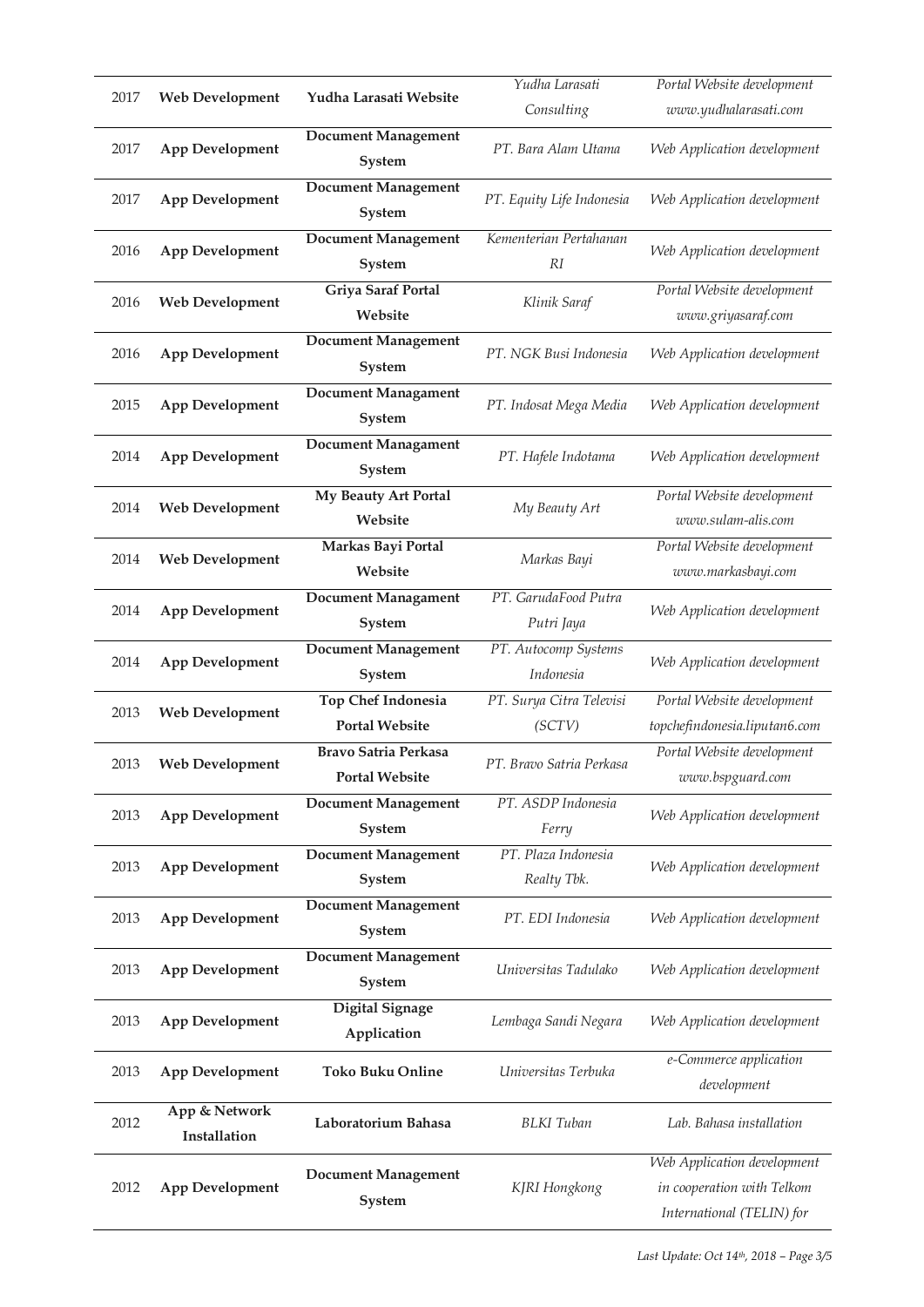*KJRI Hongkong*

| 2012 | <b>App Development</b>        | Sistem Visualisasi<br>Kebijakan HKPD      | Kementrian Keuangan                                               | Display application<br>development to inform HKPD<br>information system                                                                                             |
|------|-------------------------------|-------------------------------------------|-------------------------------------------------------------------|---------------------------------------------------------------------------------------------------------------------------------------------------------------------|
| 2012 | <b>App Development</b>        | <b>Customer Satisfaction</b><br>System    | PT. Gapura Angkasa                                                | Web based application for<br>counting customer satisfaction<br>input by an iPad in every<br>Garuda Indonesia counter<br>check-in at Soekarno Hatta<br>int'l airport |
| 2012 | <b>Web Development</b>        | <b>GENBENAR Portal</b><br>Website         | PT. Telkomsel                                                     | Portal Website development<br>www.genbenar.com                                                                                                                      |
| 2012 | <b>Web Development</b>        | <b>YTKI Portal Website</b>                | Yayasan Tenaga Kerja<br>Indonesia                                 | Portal Website development<br>www.ytki.co.id                                                                                                                        |
| 2012 | <b>App Development</b>        | <b>Document Management</b><br>System      | PT. Makmur Sejahtera<br>Wisesa (ADARO Group)                      | Web Application development                                                                                                                                         |
| 2012 | App & Network<br>Installation | Laboratorium Bahasa                       | Universitas Tadulako                                              | Lab. Bahasa installation                                                                                                                                            |
| 2011 | <b>App Development</b>        | <b>Document Management</b><br>System      | PT. Indra Jaya Swastika                                           | Web Application development                                                                                                                                         |
| 2011 | <b>App Development</b>        | <b>Document Management</b><br>System      | <b>KPPU</b>                                                       | Web Application development                                                                                                                                         |
| 2011 | <b>App Installation</b>       | Laboratorium Bahasa                       | SMA Negeri 13 Medan                                               | Lab. Bahasa installation                                                                                                                                            |
| 2011 | <b>App Development</b>        | <b>Alert System</b>                       | PT. Megasari Makmur                                               | Web Application development                                                                                                                                         |
| 2011 | <b>App Development</b>        | <b>Document Management</b><br>System      | PT. Megasari Makmur                                               | Web Application development                                                                                                                                         |
| 2010 | <b>App Development</b>        | <b>Document Management</b><br>System      | DPR/MPR RI                                                        | Linux server installation for<br>Document Management<br>System                                                                                                      |
| 2010 | <b>App Development</b>        | <b>Guinness Arthur Day</b>                | PT. Think Web                                                     | RFID development to count<br>quota registration at Guinness<br>Arthur Day event                                                                                     |
| 2010 | App Installation              | Zimbra Mail Server                        | Badan Koordinasi<br>Keluarga Berencana<br>Nasional                | Install & configure Zimbra<br>Mail Server at BKKBN                                                                                                                  |
| 2010 | <b>App Development</b>        | Rapat Pengendalian<br>Program (Radalgram) | Badan Koordinasi<br>Keluarga Berencana<br>Nasional                | File storage development                                                                                                                                            |
| 2010 | <b>Web Development</b>        | <b>Bastek Company Website</b>             | PT. Basteknologi                                                  | Company website development                                                                                                                                         |
| 2010 | <b>Web Development</b>        | <b>KSPSI Portal Website</b>               | <b>KSPSI</b>                                                      | Portal website development<br>with Joomla CMS framework                                                                                                             |
| 2010 | Virtualization                | Virtualization<br>Management              | Badan Koordinasi<br>Keluarga Berencana<br>Nasional & Basteknologi | Install server with Linux<br>Proxmox Virtual Environment<br>(PVE)                                                                                                   |